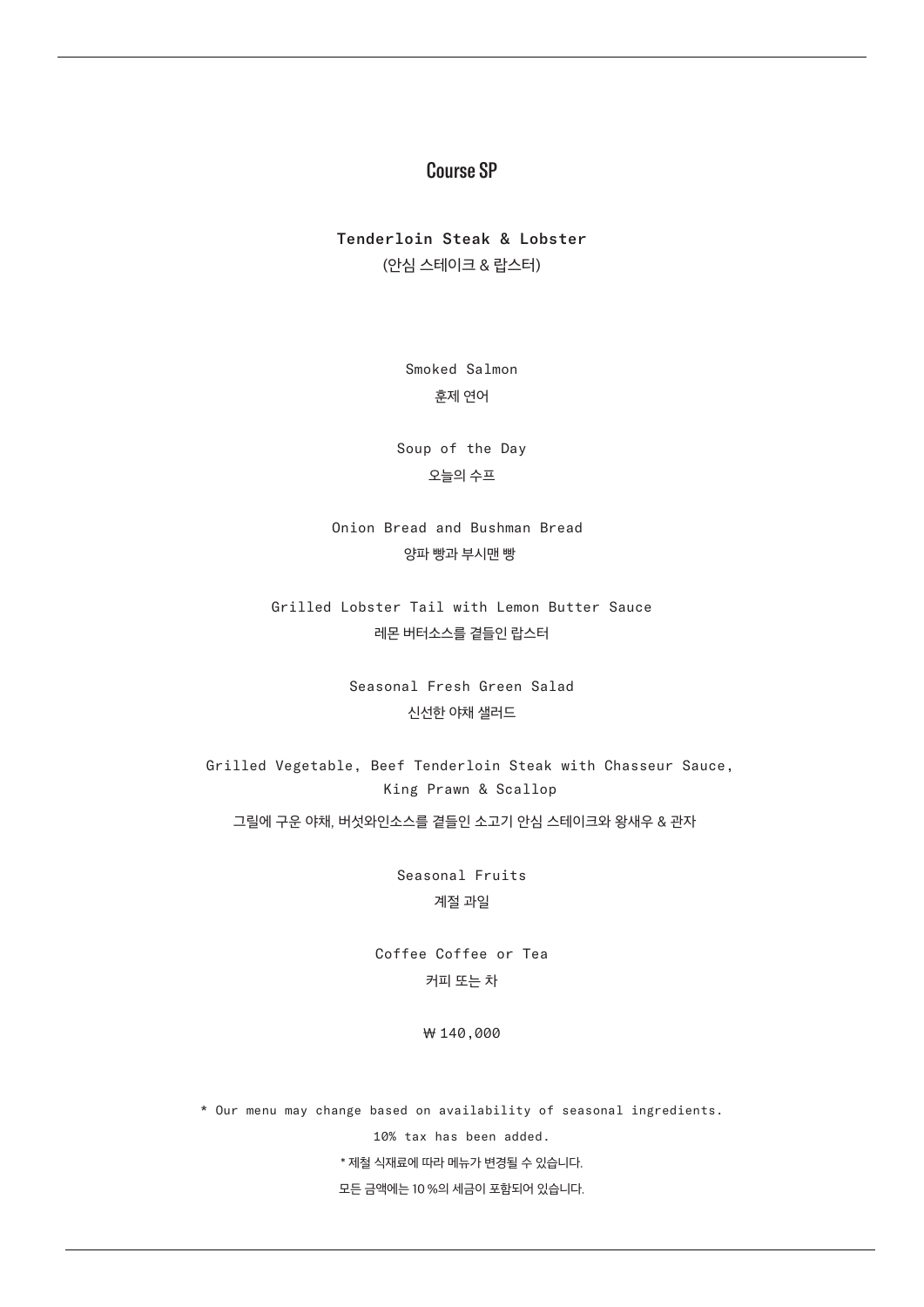## Course A

Tenderloin Steak & Fish (안심 스테이크 & 생선)

Shrimp, Scallop with Yuja Sauce 유자소스를 곁들인 새우, 관자

> Soup of the Day 오늘의 수프

Onion Bread and Bushman Bread 양파 빵과 부시맨 빵

Seasonal Fresh Green Salad 신선한 야채 샐러드

Grilled Vegetable, Beef Tenderloin Steak with Chasseur Sauce and Grilled Fish with Mushroom Cream Sauce 그릴에 구운 야채, 버섯와인소스를 곁들인 소고기 안심 스테이크 양송이크림소스를 곁들인 생선 구이

> Seasonal Fruits 계절 과일

Coffee or Tea 커피 또는 차

\ 79,000

\* Our menu may change based on availability of seasonal ingredients. 10% tax has been added. \* 제철 식재료에 따라 메뉴가 변경될 수 있습니다. 모든 금액에는 10 %의 세금이 포함되어 있습니다.